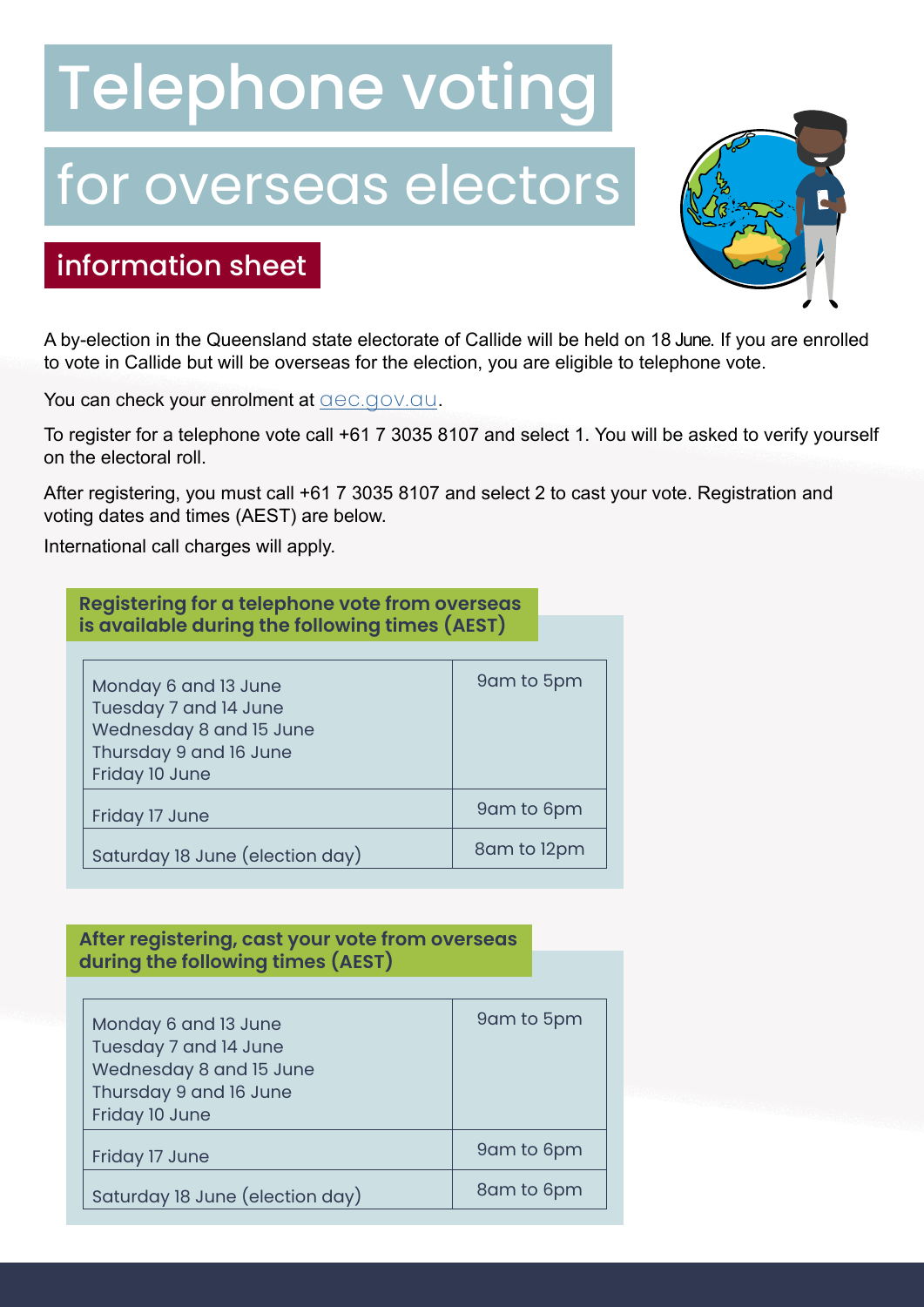# Telephone voting - for overseas electors

Telephone voting takes some time and involves several steps. This process ensures the integrity and secrecy of the vote.

Telephone voting works like this:



Call +61 7 3035 8107 and select 1 to speak to an ECQ representative.

- You will be asked to verify yourself on the electoral roll you can check your enrolment before calling at dec.gov.qu. **2**
- You will then be asked to provide the ECQ representative with a six (6) digit personal identification number (PIN) and an email address to receive your unique registration number. **3**
- After receiving your registration number and PIN, call +61 7 3035 8107 and select 2. **4**
- You will be asked to verify your identity by ONLY providing the registration number and PIN to the ECQ representative. **5**
- To ensure your vote is completely secret, please do not share your name or address during this call. **6**
- The ECQ representative will then read your electorate's ballot paper instructions, and the list of candidates as they appear on the ballot paper. **7**
- You will then be asked to choose the candidates in your order of preference. **8**
- A witness will watch and listen to ensure the ECQ representative marks the ballot paper as you have instructed. **9**
- Once completed, the ballot paper is put in a sealed ballot box just as if you had voted in person. **10**
- After the close of polls at 6pm on Saturday 18 June 2022, the ballot box is opened, and all the votes are counted. **11**
- Your vote is always secret. **12**